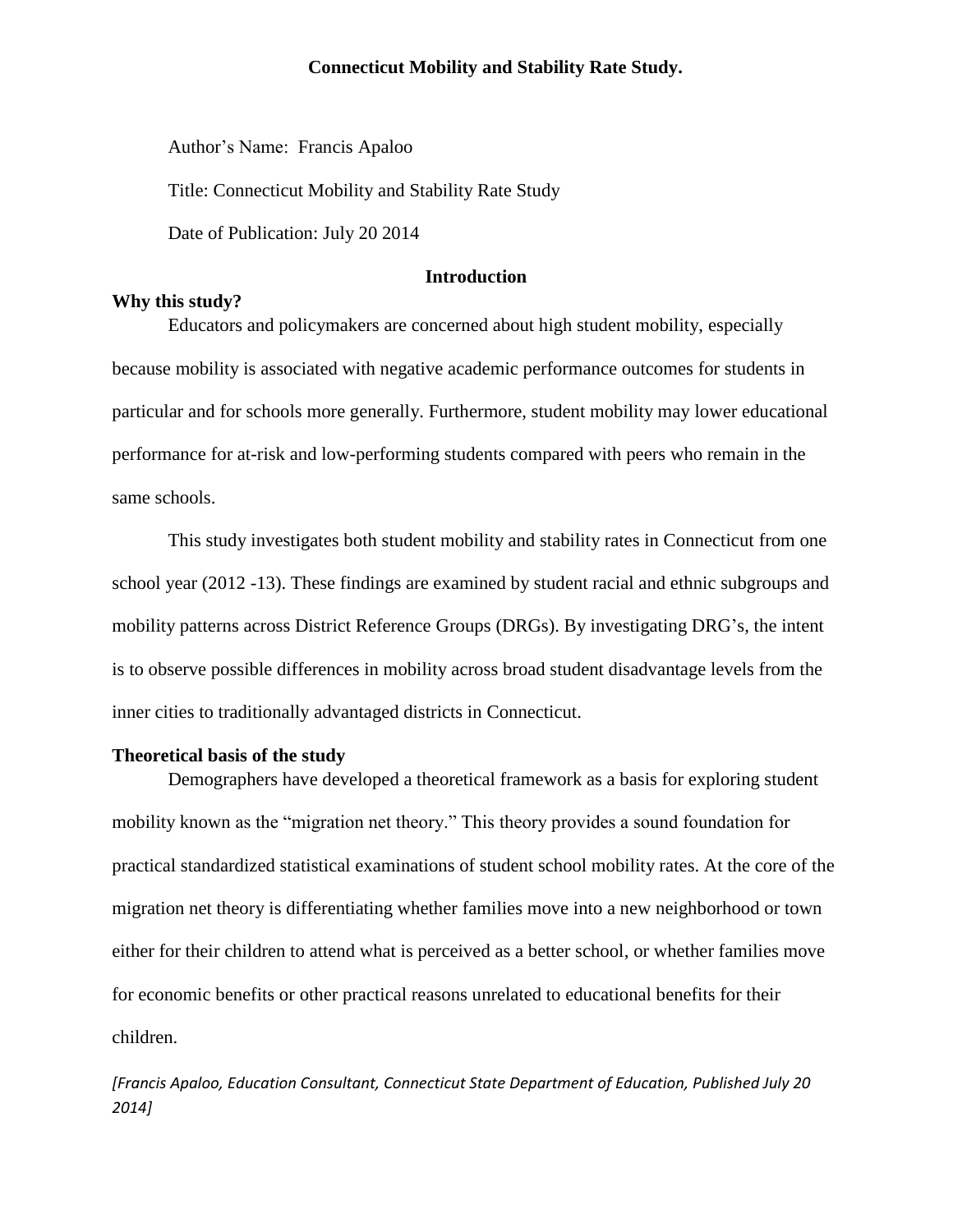Frequent household moves are defined by this theory as *residential mobility*. Here, *school mobility* is therefore considered a direct consequence of residential mobility for households that tend to change schools frequently. School mobility is defined as frequent school moves that are not the result of promotion to the next grade. Thus residential mobility and school mobility overlap significantly because these frequent school moves are often brought about by the family's changing residential situation.

#### **Research questions**

Research on student mobility includes several studies that document the effects of school mobility on the educational welfare of students who change schools frequently. This study focuses on the above-mentioned theoretical framework and examines two relevant questions about the mobility of Connecticut students:

- 1. What is the *number of students who change schools frequently and what are their background characteristics* compared to those students who stay in the same school? And,
- 2. What are the *reasons* students change schools or stay in the same school?

## **Key definitions**

To examine these research questions, several terms and phrases defining circumstances of mobility and stability rates need to be clearly delineated.

## **Mobility Rates**

*Cumulative Enrollment:* This defines the total number of students who were reported enrolled at any point in time within a particular school year (to avoid duplication, a student's last school enrolled is credited).

*October 1 Enrollment:* This defines the total number of students reported enrolled by October 1 of the current year.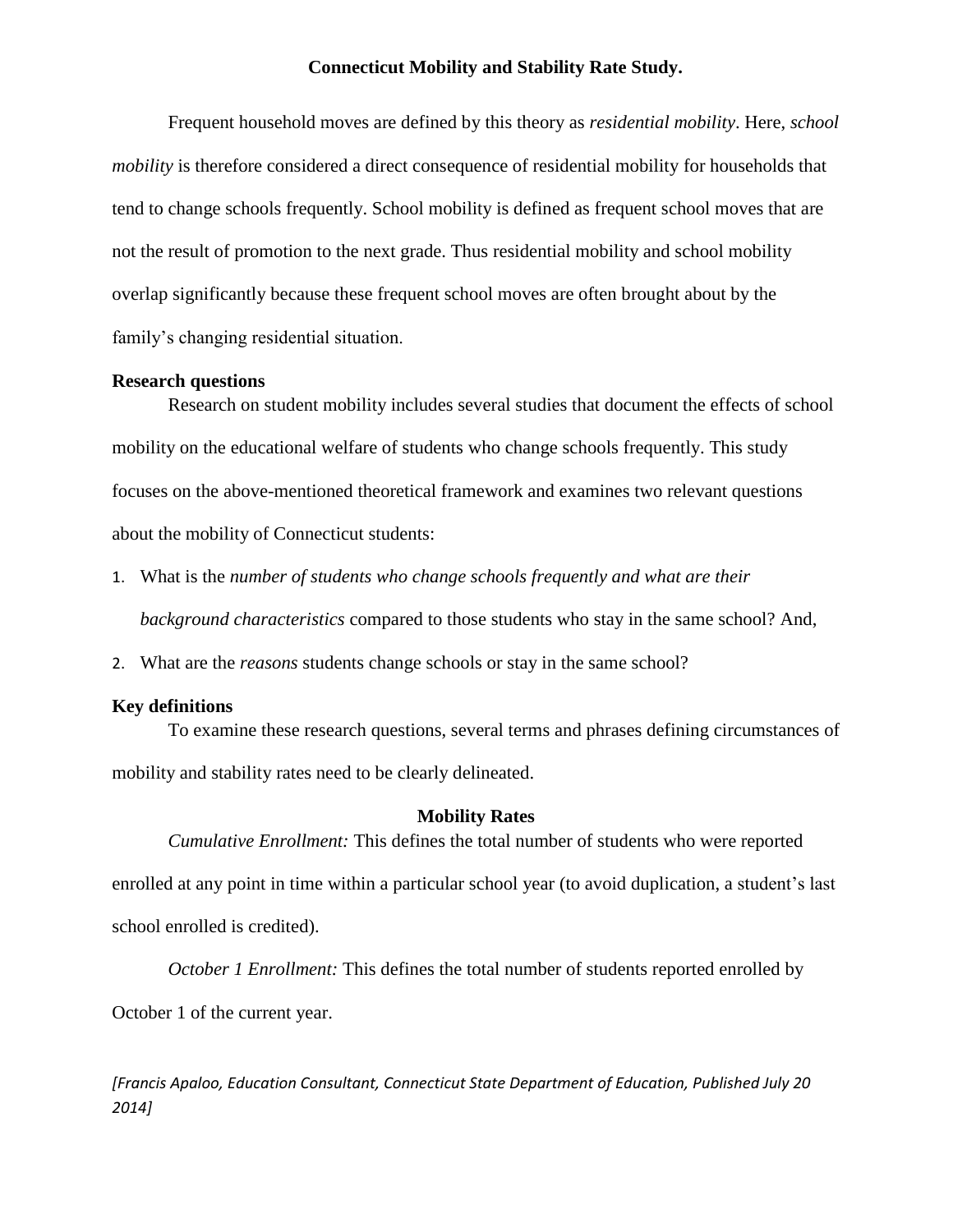*Transfer INTO Connecticut School System:* This refers to students who transferred from a school outside the Connecticut public school system (i.e. a private school in Connecticut, out-of –state schools or out of the country schools) and enrolled in a Connecticut public school.

*Intra-district Transfer:* This refers to students who moved to a different Connecticut public school in the same district within the school year.

*Inter-district Transfer*: This refers to students who moved across Connecticut public school districts within the school year.

*Transfer OUT of Connecticut School System:* This refers to students who withdrew from a Connecticut public school to a school outside the Connecticut public school system.

*Mobility Rate:* This is the number of students who transferred INTO or OUT of a Connecticut public school divided by the total number of enrolled public school students anytime. (i.e. cumulative enrollment).

#### **Stability Rates**

*October 1 Enrollment:* This is defined as the total count of students reported on, for example, October 1, 2012, in the Public School Information System (PSIS) data collection.

*Same School:* This refers to *stable* students who stayed in the same school throughout the school year.

*Stability Rate:* This is defined as the number of students who stayed in the same school divided by *October 1 Enrollment* expressed as a percentage.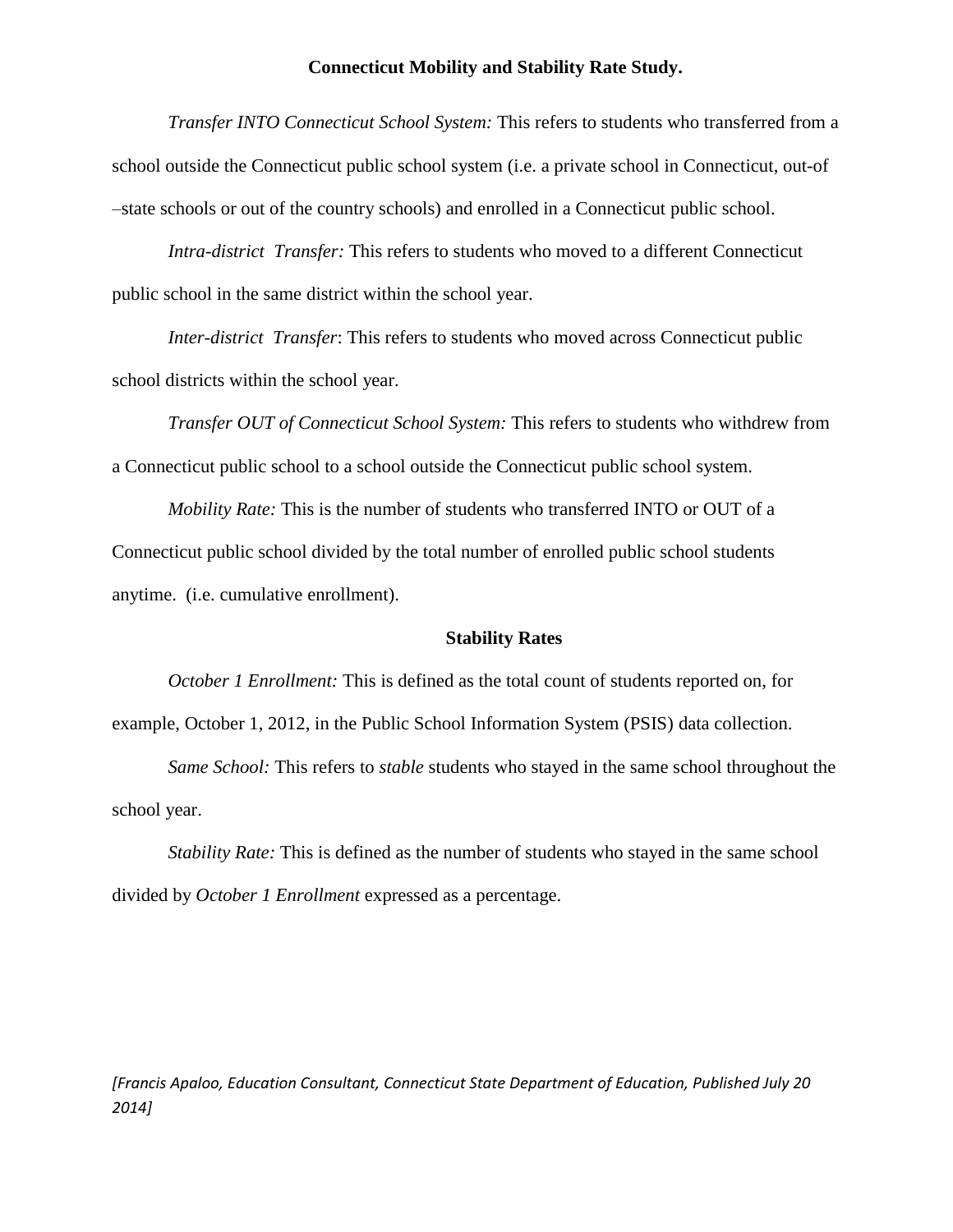#### **Data Source**

Each student in a Connecticut public school as well as a charter school or alternative program is assigned a unique identifier by the Connecticut Department of Education. As such, students can be tracked as they move into and out of schools in the state. Each year with the aid of the unique identifier, the following student enrollment information is reported by school personnel:

- 1. The school and district the student entered;
- 2. Date of entry to a particular school and district;
- 3. Date of student's withdrawal from a particular school or district; and
- 4. Demographic information, which also contains student information on English language status, eligibility for free or reduced-price lunch, special education status, and race/ethnicity.

Also a key variable for the data analysis in this study is the list of District Reference

Group (DRG) designations. The DRG classification system assigns districts into groups based *primarily* on socioeconomic status (SES).

Limitations of the data used in the study.

1. The data systems used for this study do not track students after they leave Connecticut public schools. As such, the findings of this study capture mobility events for only Connecticut public school systems.

2. Because the observation period for this study is between October 1, 2012, and June 30, 2013, some students were excluded because they exited before October 1. Although the school year begins in early September, due to the fluidity of the enrollment data, the dataset this analysis examines excludes mobility events before October 1. This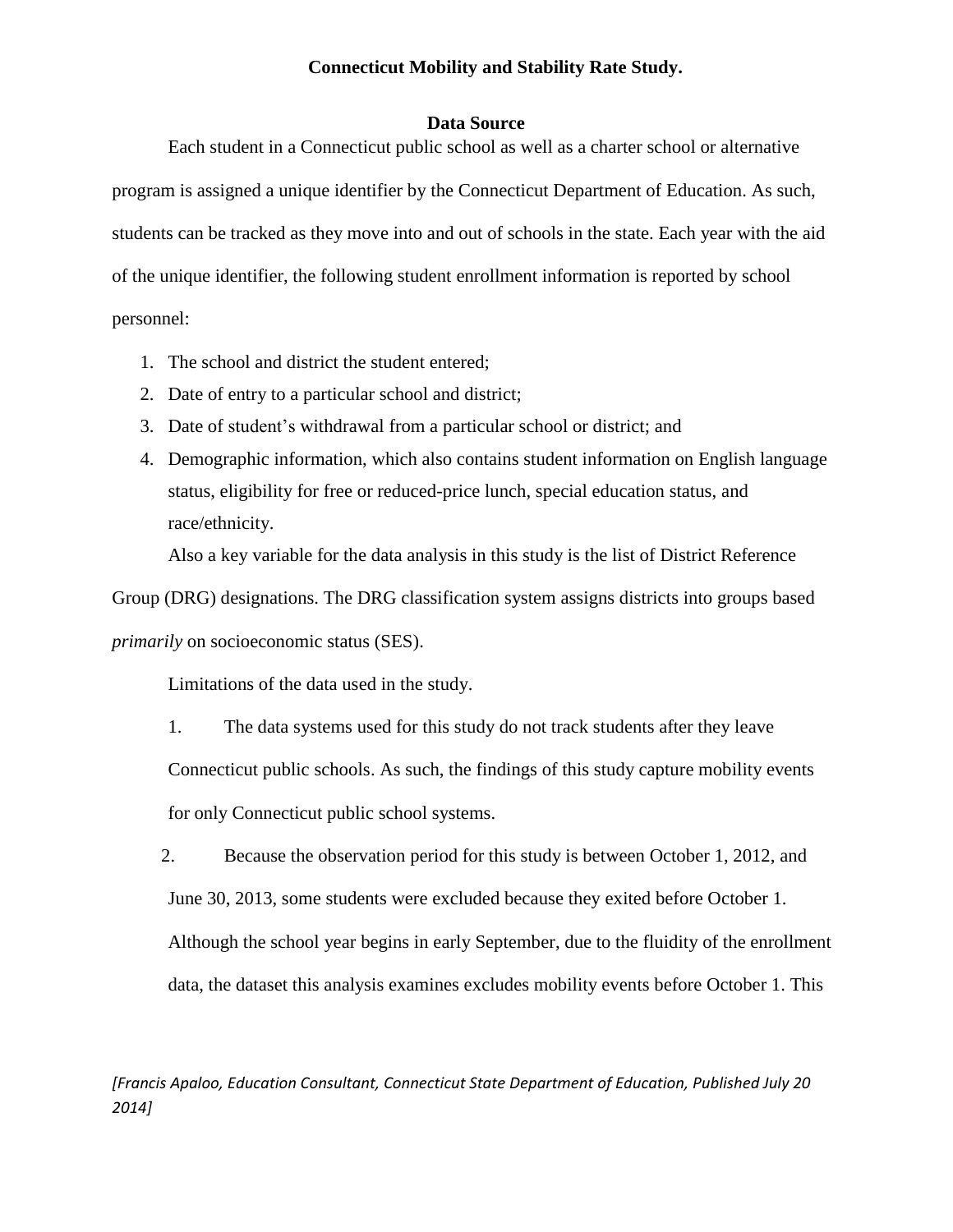is known as left-censoring data. Left-censoring data is a process whereby a certain population from the data is excluded because it failed to meet the inspection period.

3. Thus, approximately less than one percent of the mobile students were excluded as result of using left-censoring data. The impact on mobility rates is not significant.

## **Outline of the mobility and stability rates calculation**

The calculation is based on the following principles:

## **Mobility Rate**

Consider this hypothetical example to understand and appreciate the practical complexities of defining and identifying students who experience high mobility: During the 2012–13 school year, a student transfers from district A to district B. Later that same year, this student transfers back to district A for two months, then moves out of the state before the end of the school year. For district A, the first instance of mobility is the only one counted to avoid duplication. However, for district B, this student's moves would also be counted, but only as one instance of Student Mobility for district B (for both the move in and out of the district).

- Thus, students are considered to be mobile if they move into (or withdrew from) a school or district after October 1, 2012.
- This study contains only unduplicated counts. Multiple exits and/or entries by a single student in a school (or school district) are counted only once.
- If a student transfers from one school to another within the same district, he/she is counted as mobile within the same school district rather than across school districts.
- If a student re-enters after leaving the Connecticut public school system, his/her

mobility instance is updated.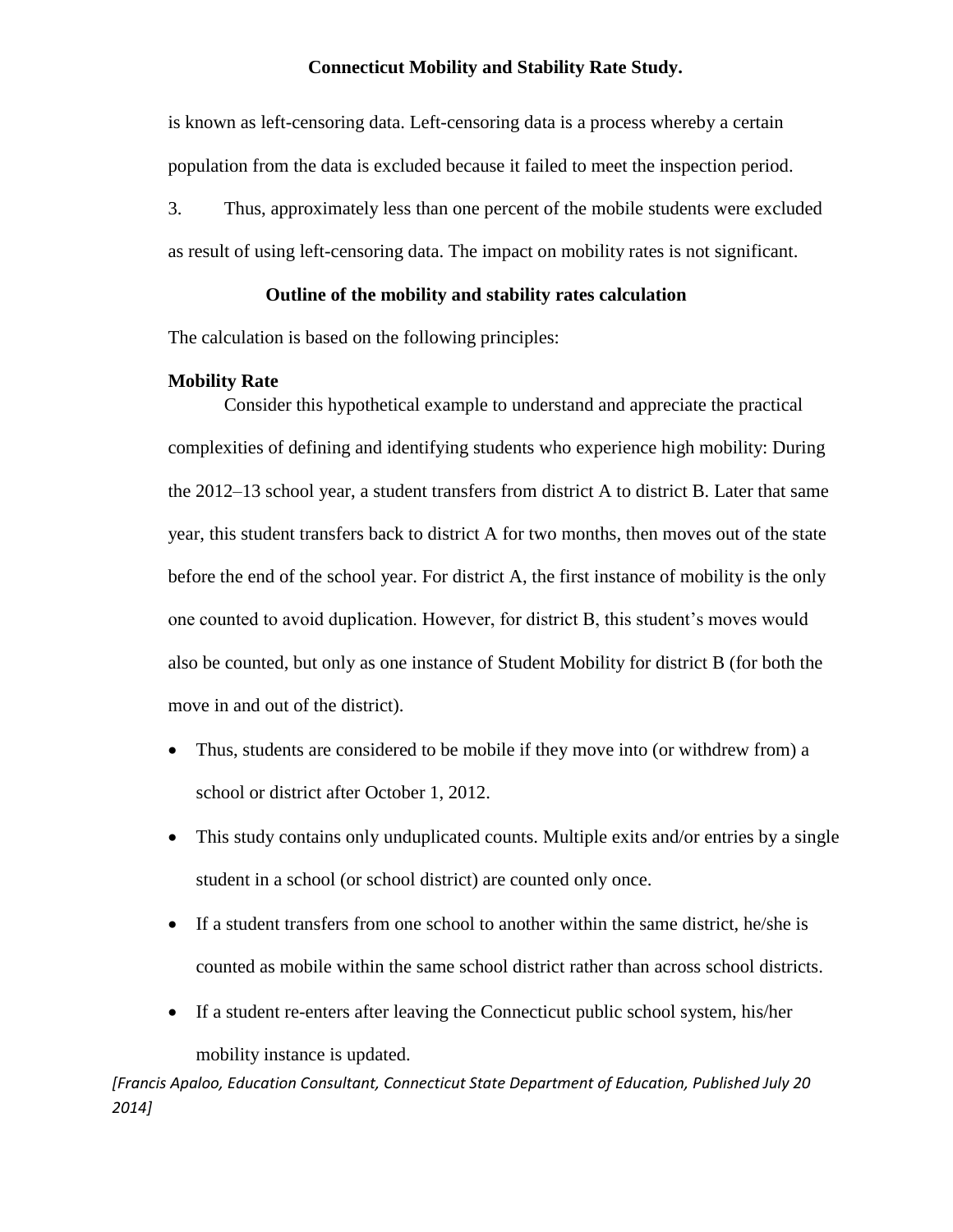- We also consider a school change to mean the frequency of schools attended by a single student within the school year. (This measure of a school change does not include a student who has moved to the next grade.)
- We do not count a student changing school the last day of schools because of a terminal grade. (That is, a student matriculating between elementary and middle school or a student matriculating between middle school and high school.)
- Mobility within the summer season is not part of this study.
- Every student who enrolled anytime between the period of October 1 of the previous year and June 30 of the current year is part of the record to be examined as part of the mobility analysis. Finally,
- Late entries are also counted, for example, a student who withdraws from a school one month before the last day of school to another school. Such instance is also counted as a mobility event.

## **Non-Mobile Students**

A non-mobile student means a student has only one school record. Examples of such students are as follows: still enrolled in the same school or district through the school year or dropped out without returning.

The denominator and the numerator used in the mobility rate are determined as follows:

- 1. The denominator is equal to:
	- the unduplicated count of students reported at any point during the school year in PSIS in any of the three data collection periods (October, January, and June).
- 2. The numerator is equal to: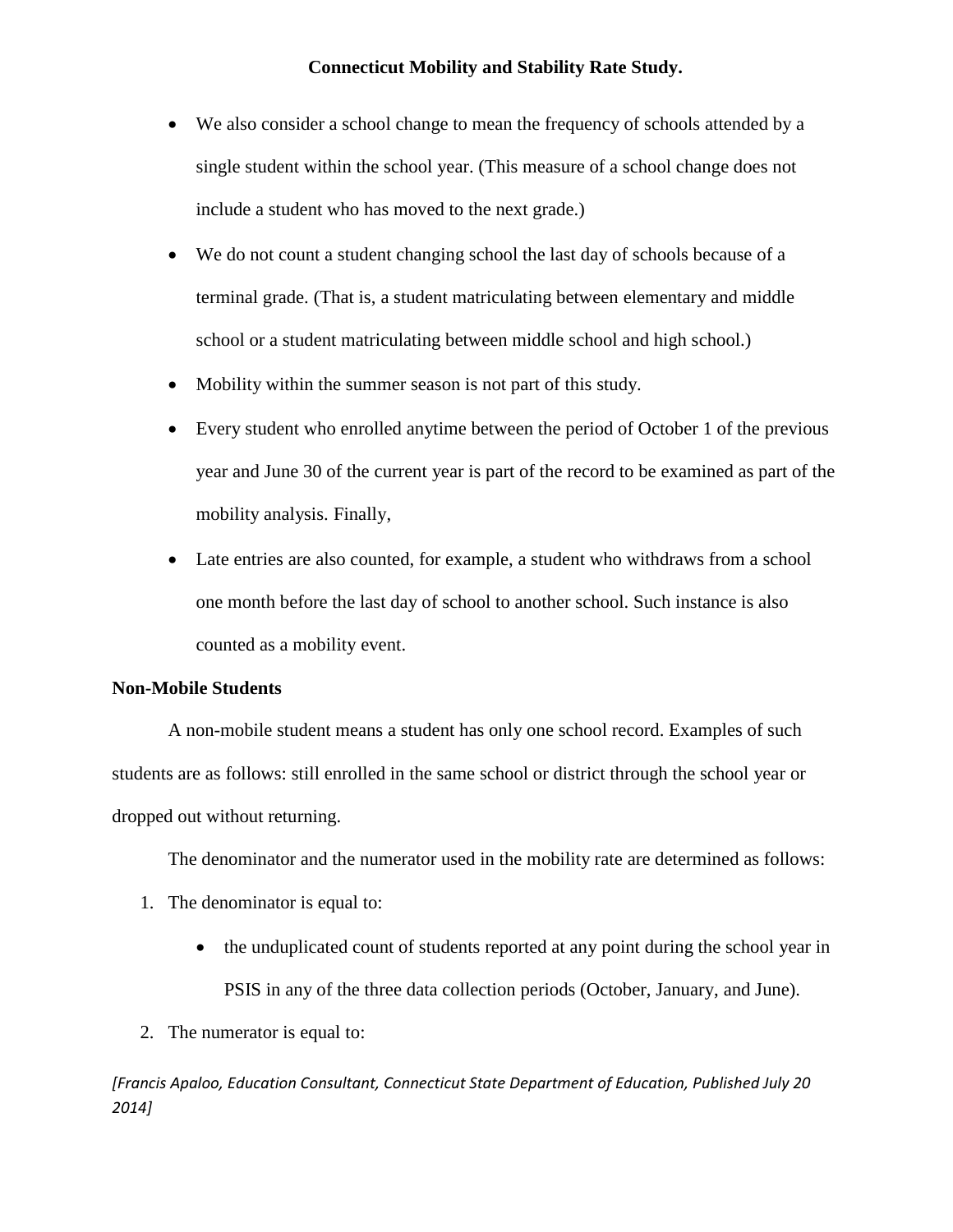• the number of students who moved into the Connecticut public school system

Plus

the number of students who moved out of the Connecticut public school system

Plus

• the number of students who moved between schools in the same district

Plus

- the number of students who moved across districts.
- 3. The *Mobility Rate* is the numerator divided by denominator.

## **Stability Rate**

 We consider a student to be stable if the student stays in the same school within the school year.

The denominator and the numerator used in the *stability rate* are determined as follows:

- 1. The denominator is equal to:
	- the unduplicated count of students who attended a Connecticut public school as reported in PSIS in the October 1, 2012, collection.
- 2. The numerator is equal to:
	- the number of students who stayed in the same school within the school year from October 1 to the last day of school.
- 3. The *Stability Rate* is the numerator divided by denominator.

# **Findings**

# **Student School Mobility Among the Major Subgroups—Statewide**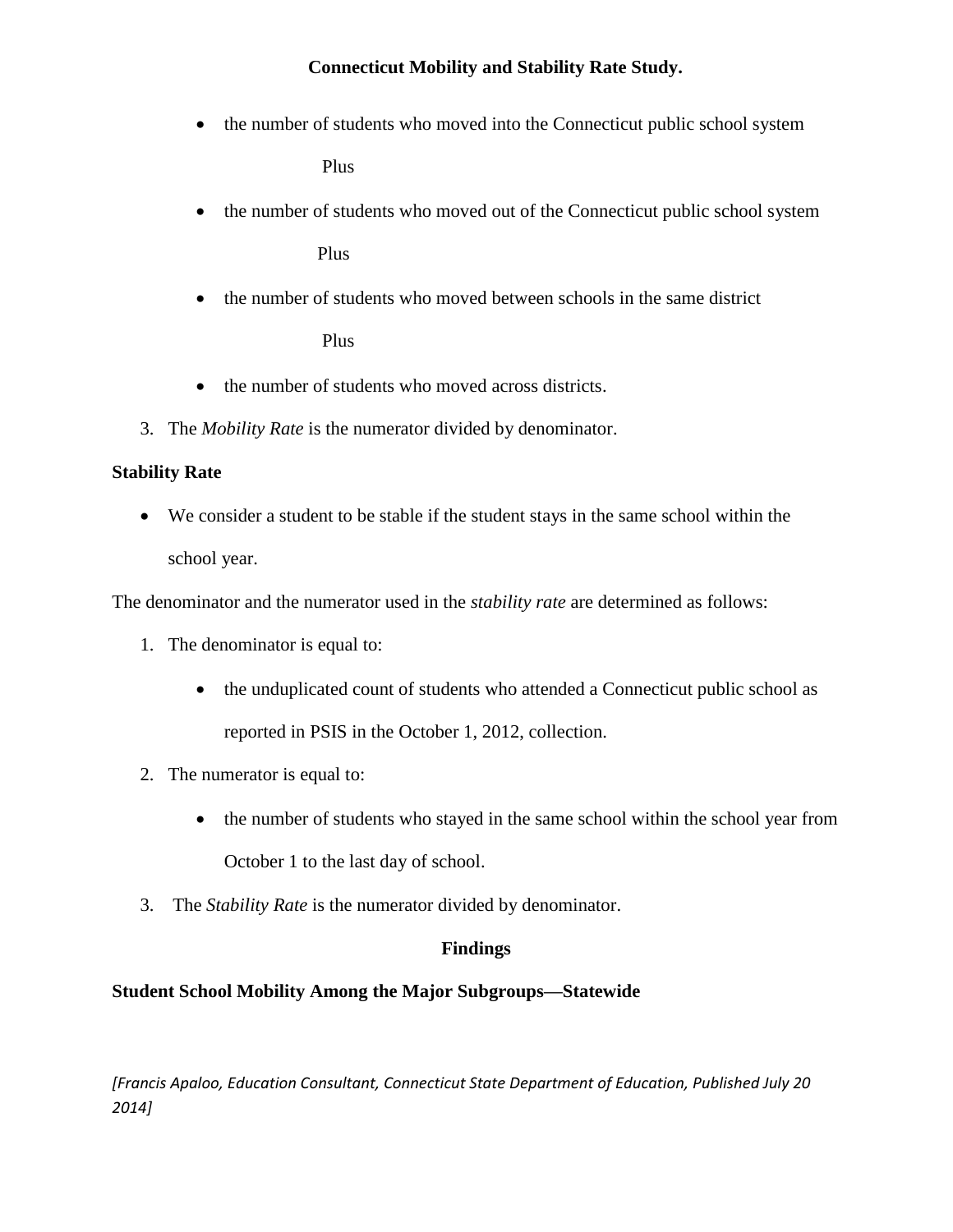The population used for this study is approximately a half million PK–12 Connecticut public school students including charter and alternative programs. The subgroup memberships of these students are reported in Table 1 below. The student population is 59 percent white  $(N=333,606)$ , 21 percent Hispanic (N=118,228), 13 percent Black (N=74,246), 5 percent Asian  $(N=26,104)$ , and 2 percent multiracial  $(N=12,281)$ ; Indian or Alaskan Native and Hawaiian make up the rest of the student population.

At some point during the observation period, approximately 6 percent of the student population was identified as English language learners, 37 percent were eligible for free or reduced-price lunch, and 13 percent received special education services.

In analyzing the data, we consider the following mobility measures:

- 1. Count of the number of students enrolled in a Connecticut public school between October 1, 2012, and June 30, 2013, which is indicated in Table 1 below as *Transfer into a Connecticut public school.*
- 2. We also counted the number of students who moved from one school to another school within the same district as shown in Table 1 as *Intra-district transfer*.
- 3. The number of students who moved across districts was also counted (*inter-district transfer*).
- 4. Finally, the number of students who transferred entirely out of the Connecticut public school system was also counted (*transfer out of school system*).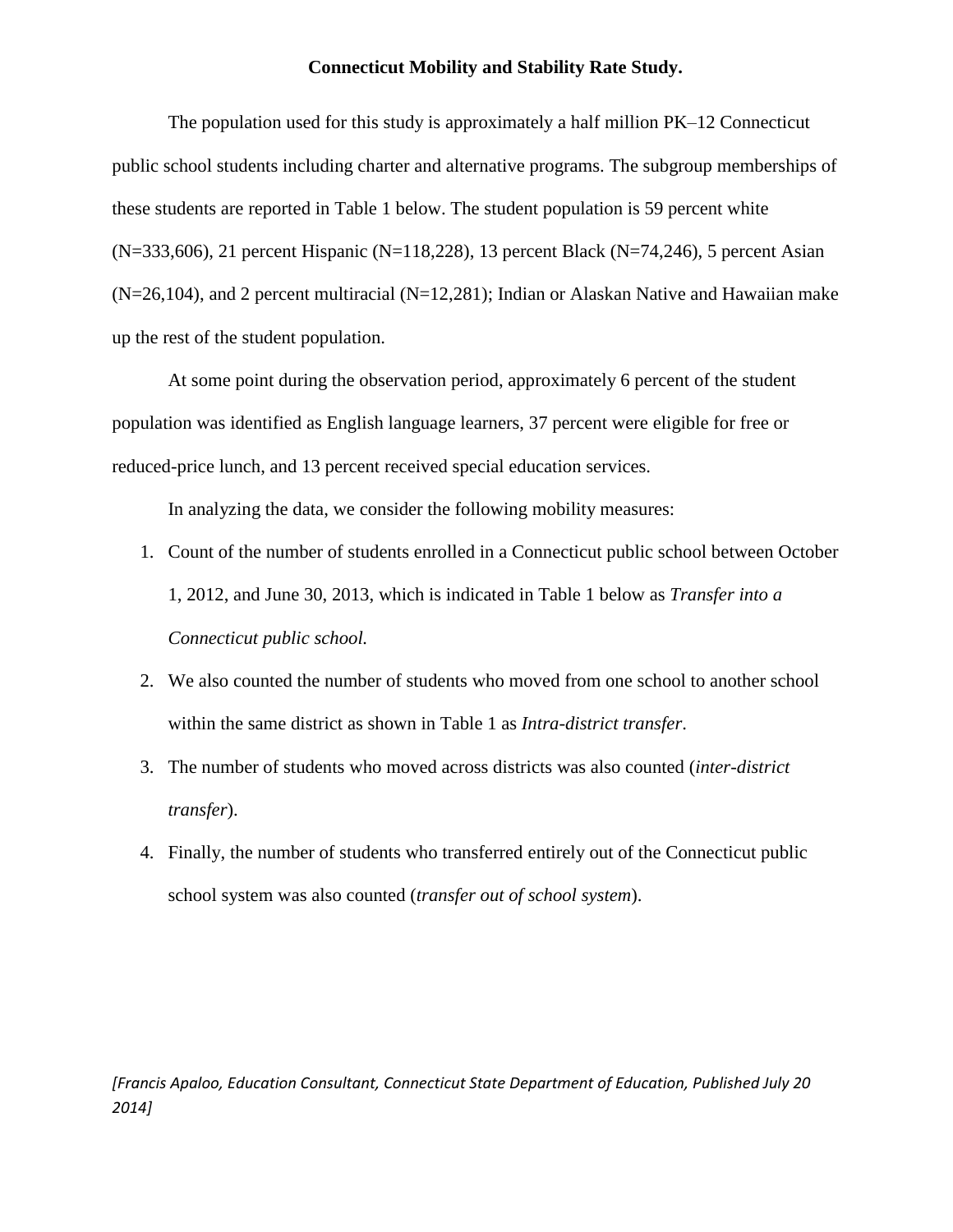| Category                            | <b>Cumulative</b><br><b>Enrollment</b> | <b>Transfer into</b><br><b>Connecticut</b><br><b>School System</b> | Intra-<br>district<br><b>Transfer</b> | Inter-<br>district<br><b>Transfer</b> | <b>Transfer out of</b><br><b>Connecticut</b><br><b>School System</b> | <b>Mobile</b> | <b>Mobility</b><br>Rate $(\% )$ |
|-------------------------------------|----------------------------------------|--------------------------------------------------------------------|---------------------------------------|---------------------------------------|----------------------------------------------------------------------|---------------|---------------------------------|
| <b>All Students</b>                 | 566,609                                | 19,535                                                             | 2,418                                 | 2,316                                 | 12,145                                                               | 36,414        | 6.4                             |
| <b>Hispanic</b>                     | 118,282                                | 6,662                                                              | 1,013                                 | 780                                   | 3,489                                                                | 11,944        | 10.1                            |
| <b>Indian or Alaska Native</b>      | 1,686                                  | 80                                                                 | 9                                     | 21                                    | 79                                                                   | 189           | 11.2                            |
| Asian                               | 26,087                                 | 1,105                                                              | 42                                    | 46                                    | 1,003                                                                | 2,196         | 8.4                             |
| <b>Black</b>                        | 74,211                                 | 3,857                                                              | 653                                   | 547                                   | 1,592                                                                | 6,649         | 9.0                             |
| <b>Hawaiian or Pacific Islander</b> | 454                                    | 27                                                                 | ÷                                     | 2                                     | 14                                                                   | 43            | 9.5                             |
| White                               | 333,534                                | 7,171                                                              | 628                                   | 845                                   | 5,692                                                                | 14,336        | 4.3                             |
| <b>Two or More Races</b>            | 12,355                                 | 633                                                                | 73                                    | 75                                    | 276                                                                  | 1,057         | 8.6                             |
| <b>ELL</b>                          | 33,157                                 | 2,352                                                              | 242                                   | 129                                   | 1,568                                                                | 4,291         | 12.9                            |
| <b>Eligible For Lunch</b>           | 209,688                                | 10,409                                                             | 1,952                                 | 1,645                                 | 5,621                                                                | 19,627        | 9.4                             |
| <b>Special Education</b>            | 75,708                                 | 5,095                                                              | 846                                   | 834                                   | 1,606                                                                | 8,381         | 11.1                            |

*Source: Public School Information System*

Note: † symbol denotes no mobility event.

### **Transfer into Connecticut Public Schools**

Overall 19,535 students, representing 3.4 percent of the total student population, enrolled in Connecticut's public schools system for the first time between October 1, 2012, and June 30, 2013, as indicated in the Table 1. The reasons students moved into the state's public education system could be many, such as migration from other countries, family reasons, or family migration from other states. Two reasons for enrollment supported by net migration include *residential moves* and *family reasons.*

*[Francis Apaloo, Education Consultant, Connecticut State Department of Education, Published July 20 2014]* **Hispanic students.** Of all Hispanic students enrolled between October 1, 2012, and June 30, 2013, 5.6 percent moved into a Connecticut public school within the school year. The data indicated that most Hispanic students attended schools in high-needs districts with low SES schools. Such districts served students prone to change schools frequently because their parents moved frequently as a result of job loss, financial hardships, or custody arrangements. In contrast, non-Hispanic, mostly white students attended low-needs school districts in more stable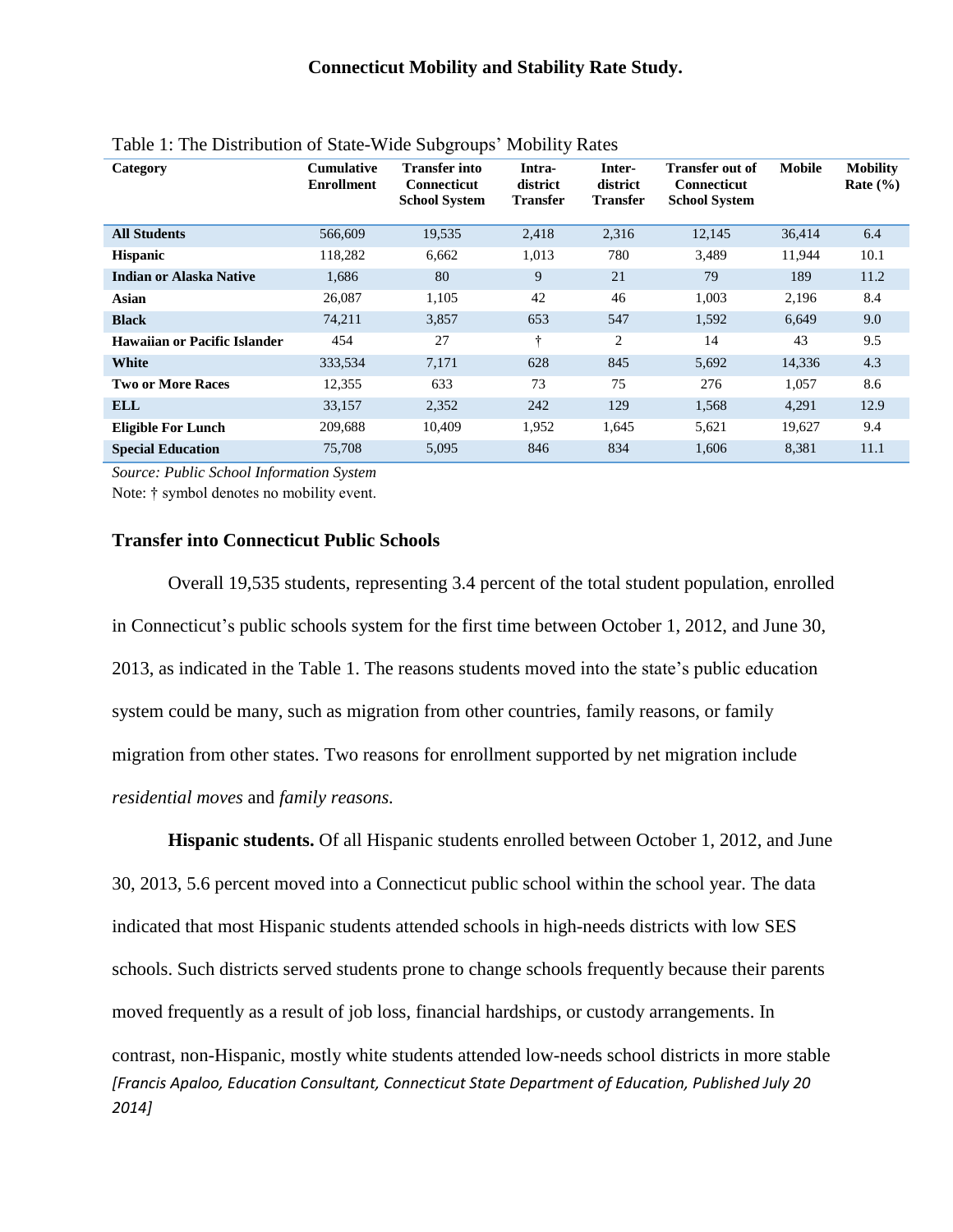communities. Note that based on the 2010 census, these communities were stable because most of the dwellers were homeowners.

Among the major non-Hispanic subgroups, 5.2 percent of black students enrolled and 2.2 percent of white students enrolled had moved into Connecticut public schools based on this mobility measure. Research indicates that the difference between black and white rates might be because the parents of black students moved more frequently based on family reasons. The other reason is most parents of black students are dissatisfied with their current housing, neighborhood, local safety, or public services (Mateyka, P.J, 2015). He reported that approximately 12 percent of parents of black students nationwide change residence as compared to 8 percent of their white counterparts.

**ELL.** Among the English language learners in Connecticut public school system , 7.2 percent of ELL students moved into the school system for the first time during the observation period when the dataset was examined for this analysis. The ELL students were mainly Hispanic and typically enrolled for the first time in the Connecticut public school system because their parents emigrated from other countries where Spanish was the dominant language. This helps explain the relatively high rate at which ELL students (when compared to non-ELLs) were moving into Connecticut's schools.

**Eligible for free or reduced-priced lunch.** Among students eligible for free or reducedpriced lunch in Connecticut public school system, 5.0 percent of eligible students moved into the school system for the first time during the observation period when the dataset was examined for this analysis. We know from Connecticut public school demographic information that, though not included in the table 1, eligible students moved in at twice the rate of ineligible students. It is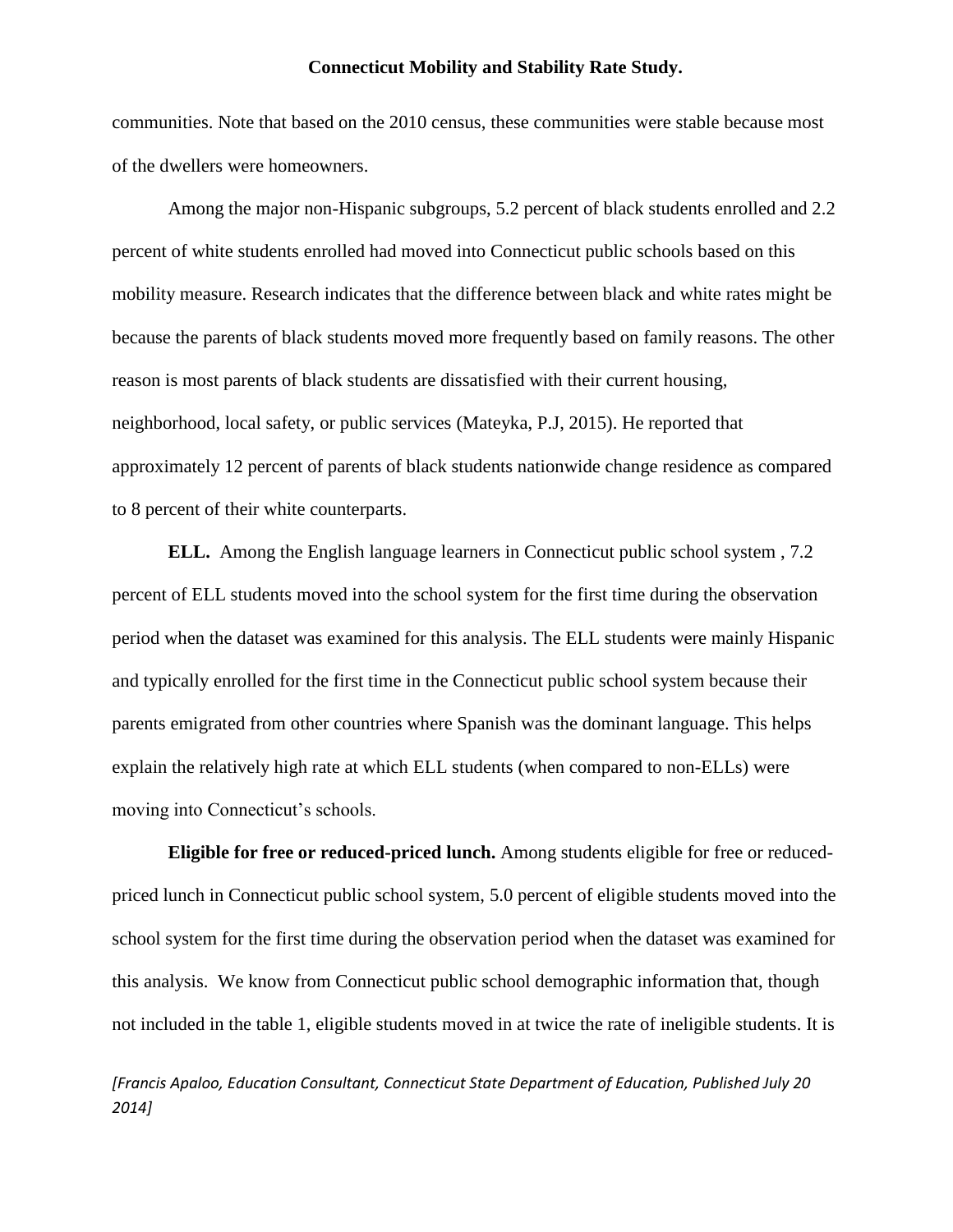estimated that 2.5 percent of ineligible students represent this mobility measure. The most obvious reason is neighborhood poverty levels and racial composition. According to 2010 US census data, neighborhood poverty level is determined by the number of people living in a poverty area. The level could be severe in certain areas particularly in areas where parents of eligible students live. Most parents who live in such areas are dissatisfied with many things such as crime, housing and neighborhood services which create a desire for them to move to a new area. Most often such desire may manifest in actual move.

**Special education.** Among students who receive special education services in Connecticut public school system, 6.8 percent moved into the school system for the first time during the observation period when the dataset was examined (i.e. October 1 2012 to June 30 2013).

*Intra-district transfer.* The number of students who moved from one school to another school within the same district was very low as indicated in Table 1. The key findings among the major subgroups based on this mobility measure were as follows:

- Hispanic and black students had the highest rate (0.8 percent) and white students had the lowest rate (less than 0.1 percent) among the racial and or ethnic groups.
- For students who participated in special programs, such as special education services, ELL programs, or free or reduce-priced lunch program, students who received special services had the highest rate (1.1 percent). English language learners had the lowest rate (0.7 percent) and students' eligible for free or reduce-priced lunch moved within district at a rate of 0.9 percent.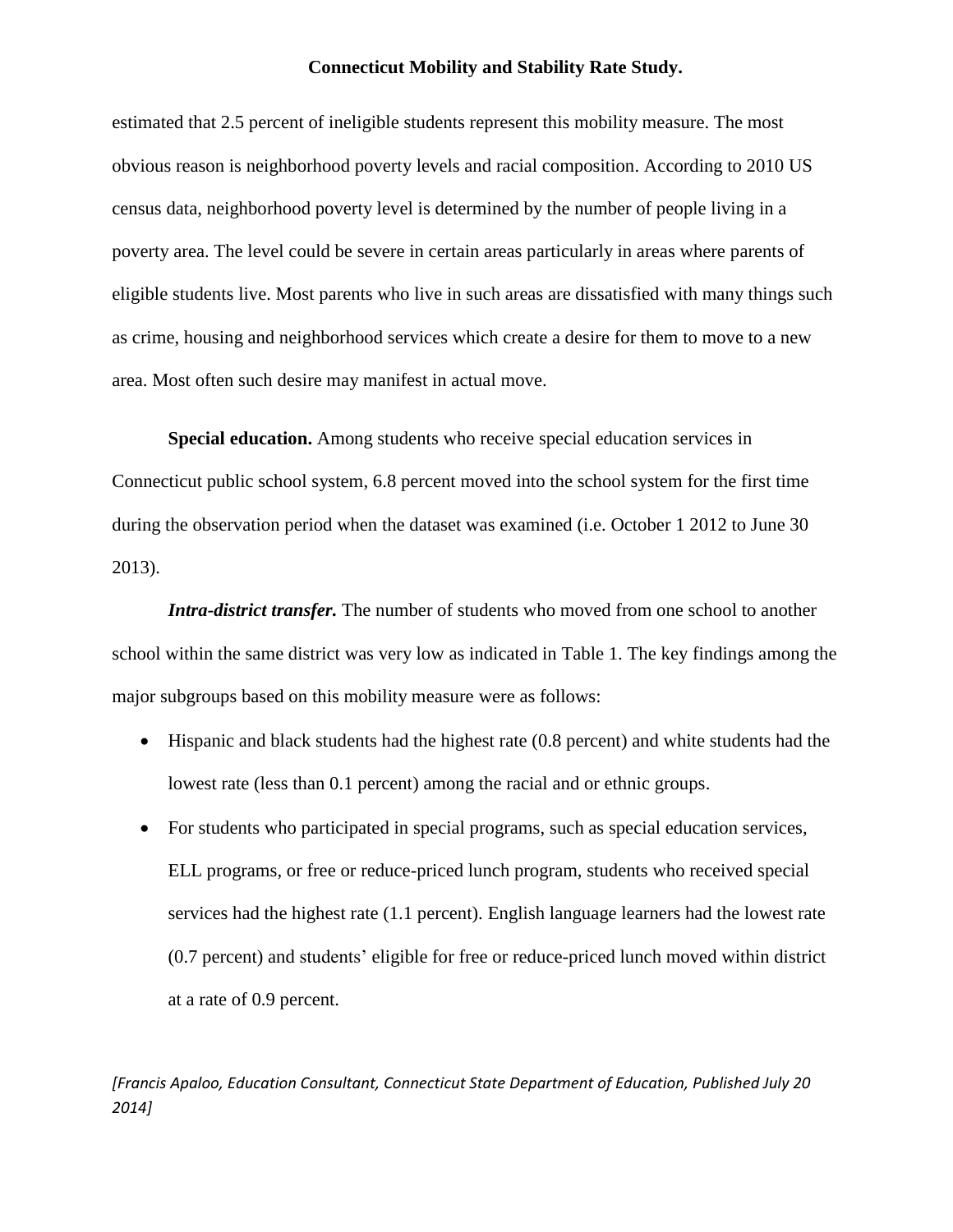Overall there is very little intra-district mobility based on this mobility measure. This can logically be attributed to the fact that in only a small number of Connecticut public school districts is there grade configuration overlap. Grade configuration overlap is a situation whereby a school district has two or more schools with the same grade configuration. This permits a student in one school to transfer to another school that has the same grade within the same district. In many school districts in the state there is no such flexibility. In those districts, intradistrict moves cannot occur. On the other hand, those districts in the state where such flexibility exists are often the districts with a higher population of minorities. This helps explain the relatively higher rates of inter-district moves among these minority subgroups.

*Inter-district transfer.* The number of students who moved across districts was very low as indicated in Table 1. The key findings among the major subgroups based on this mobility measure were as follows:

- Hispanic and black students had the highest rate (0.6 percent) and white students had the lowest rate (less than 0.2 percent) among the racial and or ethnic groups.
- For students who participated in special programs, such as special education services, ELL programs, or free or reduced-price lunch programs, students who received special services had the highest rate (1.0 percent) based on this mobility measure. ELL students had the lowest rate (0.4 percent) and students' eligible for free or reduced-price lunch had 0.7 percent.

Overall there is very little mobility based on this mobility measure. The data suggests most of the mobility that does exist in this category occurs among the minority population and is concentrated across a small number of districts.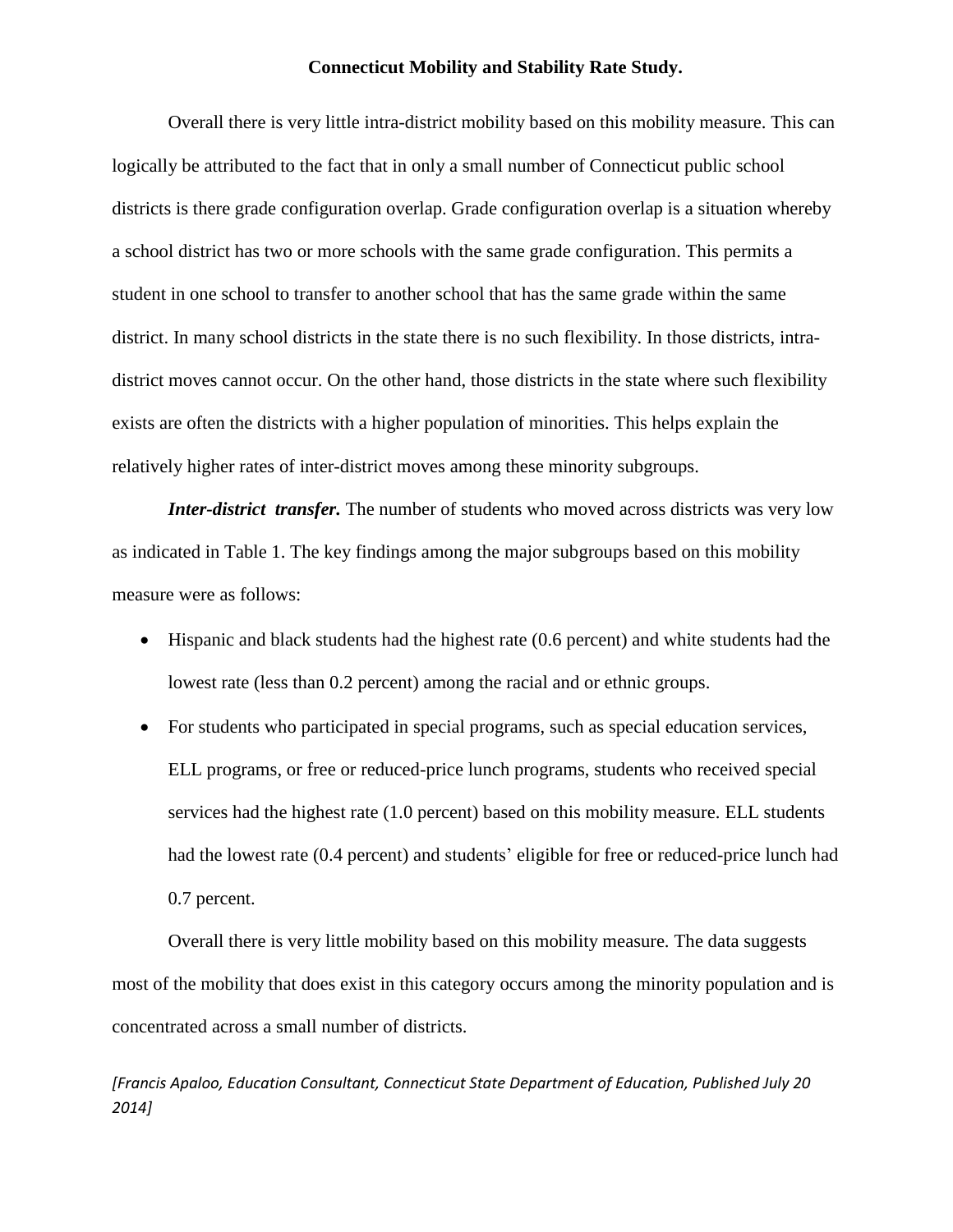*Transfer out of Connecticut public school system.* The number of students who transferred from Connecticut public schools to private schools or out of state was also very low as indicated in Table 1 (2.4 percent). The key findings among the subgroups based on this mobility measure were as follows:

- English language learners and Asian students had the highest rate (4.9 percent and 4.3 percent respectively) and white students had the lowest rate (2.0 percent) among the racial and or ethnic groups. Examining the data further revealed that the higher rate reported for Asian students was because a larger percentage of these students were electing to enroll in private schools.
- For students who participated in special programs such as special education services, ELL programs, or free or reduce-priced lunch programs, students who received special services left at a rate of 2.3 percent. Students eligible for free or reduce-priced lunch moved out of Connecticut public schools at a rate of 2.8 percent and ELL students had the lowest rate.

#### **Mobility Rates**

Overall the state mobility rate was 6.4 percent. According to the rule of thumb for interpreting mobility rates, this represented a much lower rate. The rule states that mobility rates are low if they are less than or equal to 10 percent. Mobility rates between 10 percent and 20 percent are medium. Mobility rates greater than 20 percent are high. Key subgroup findings with regard to mobility rates were as follows:

 ELL students had the highest mobility rate (12.9 percent), followed by special education students (11.1 percent) and Hispanic students (10.1 percent).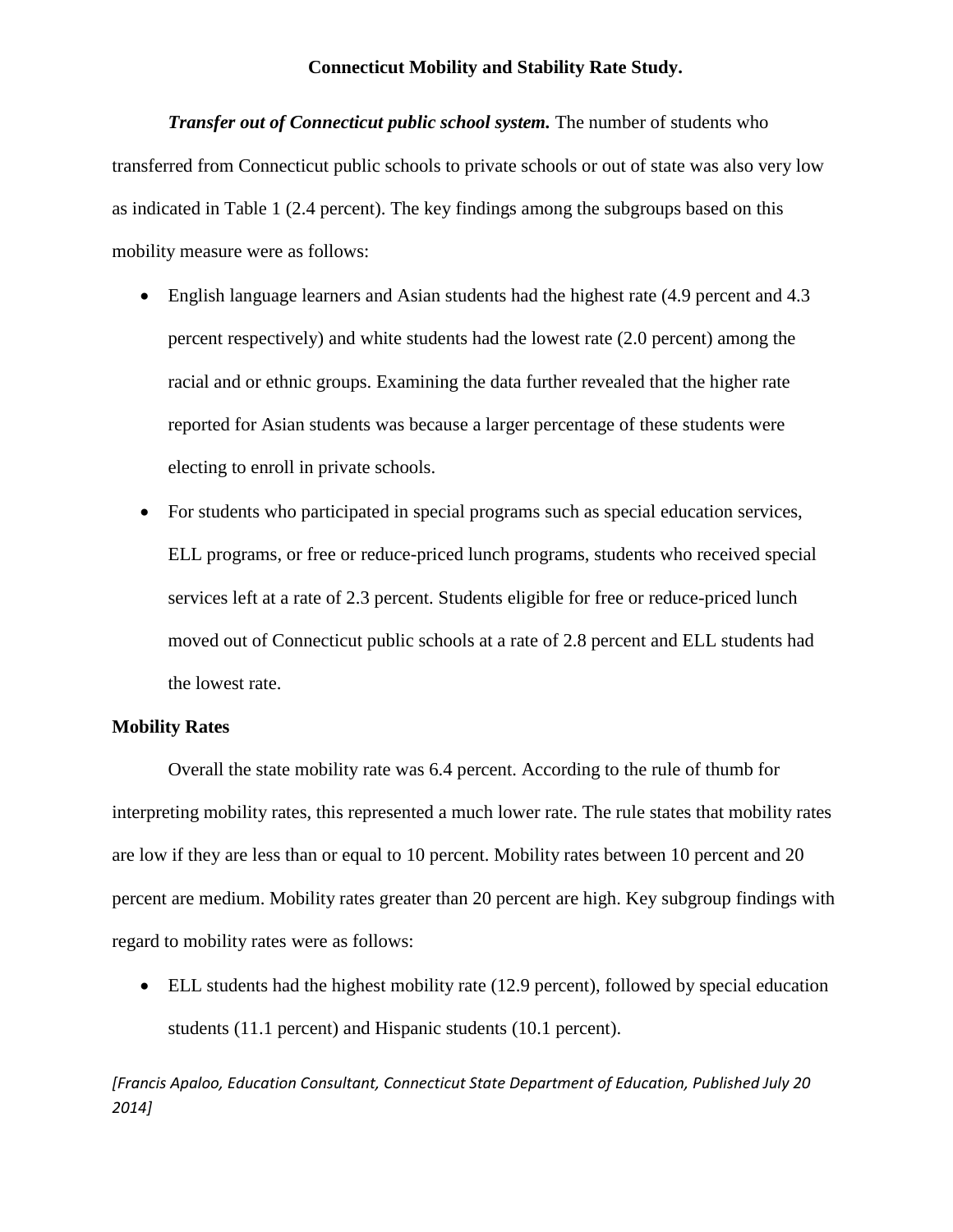White students had the lowest mobility rate (4.3 percent) among the major subgroups.

## *School stability among the major subgroups—statewide*

Students who stayed in the same school within the school year, termed *stable students*, had different characteristics than those who were mobile. Research suggests stability persists in school districts which are located in the most affluent and low-need school districts.

|                                        | ___________                |                                                         |                                 |
|----------------------------------------|----------------------------|---------------------------------------------------------|---------------------------------|
| Category                               | Oct1.<br><b>Enrollment</b> | <b>Stayed</b><br>in the<br><b>Same</b><br><b>School</b> | <b>Stability</b><br>Rate<br>(%) |
| <b>All Students</b>                    | 554,809                    | 530,336                                                 | 95.6                            |
| <b>Hispanic</b>                        | 114,006                    | 105,450                                                 | 92.5                            |
| <b>Indian or Alaska Native</b>         | 1,638                      | 1,512                                                   | 92.3                            |
| Asian                                  | 25,273                     | 24,232                                                  | 95.9                            |
| <b>Black</b>                           | 72,040                     | 66,925                                                  | 92.9                            |
| <b>Hawaiian or Pacific</b><br>Islander | 438                        | 411                                                     | 93.8                            |
| White                                  | 329,412                    | 320,504                                                 | 97.3                            |
| <b>Two or More Races</b>               | 12,002                     | 11,302                                                  | 94.2                            |
| ELL                                    | 31,160                     | 28,488                                                  | 91.4                            |
| <b>Eligible For Lunch</b>              | 204,354                    | 188,392                                                 | 92.2                            |
| <b>Special Education</b>               | 69,490                     | 63,798                                                  | 91.8                            |

Table 2: Distribution of the Subgroup Stability Rates

*Source: Public School Information System*

The data in Table 2 indicate that stability rates for the subgroups at the lowest end of the stability rate continuum were ELL (91.4 percent), Hispanic (92.5 percent), Black (92.9 percent), Eligible for free or reduce-priced lunch (92.2 percent), and Special Education (91.8 percent). These are interpreted as "low" because each of these subgroups is below the state average  $(95.6\%)$ .

Unlike mobility rates, which can be interpreted by a rule of thumb, such interpretation cannot be found for stability rates in the literature, but the data demonstrate an inverse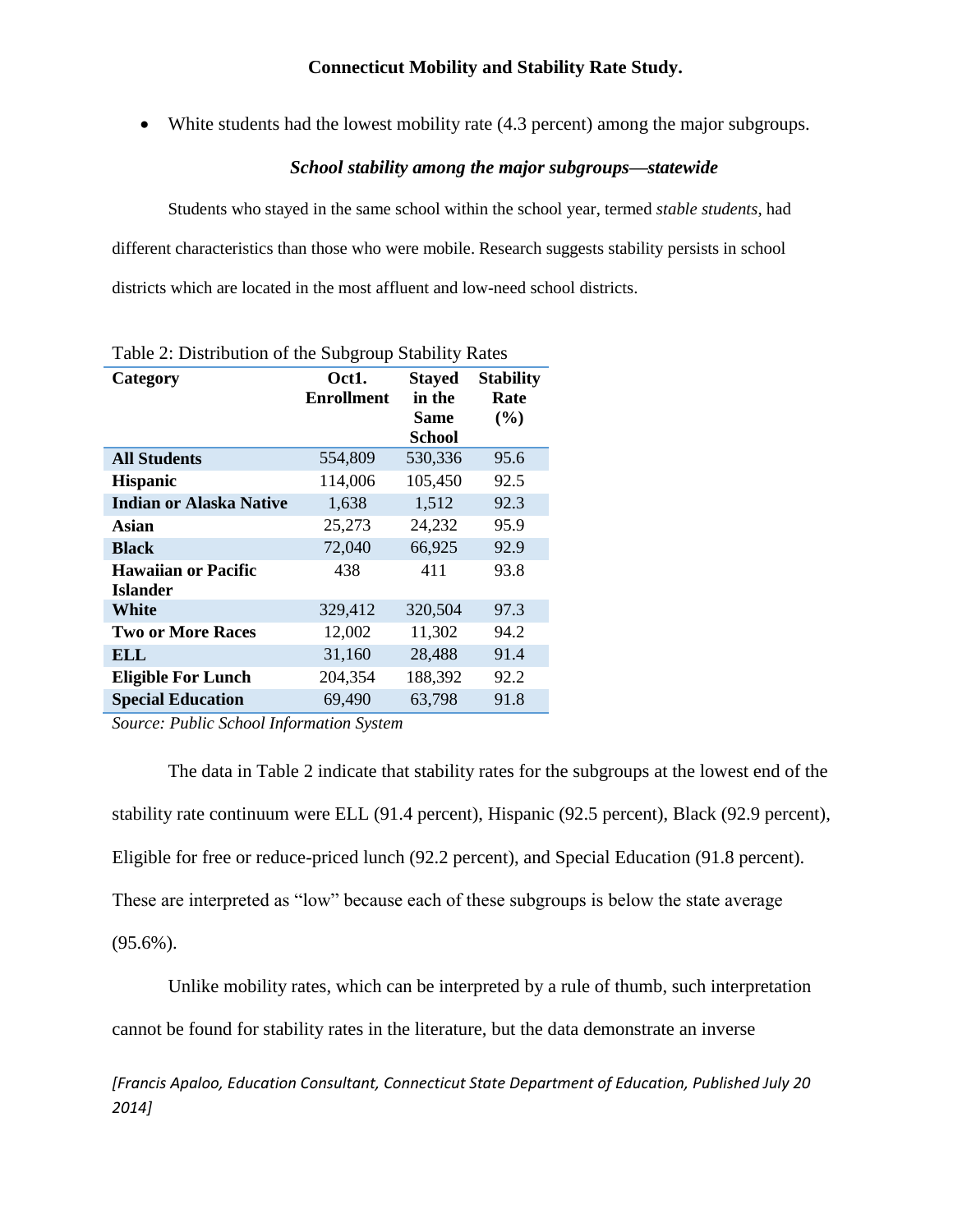relationship between stability and mobility. Low mobility rates are prevalent in schools with high stability rates. However, it is important to note that mobility rate and stability rate do not add up to 100 percent.

In contrast to other subgroups, white students tend to be more stable with the higher-thanaverage stability rate of 97.3% on this continuum.

#### *Student mobility rates and stability rates across District Reference Group*

The District Reference Group (DRG) classifies districts that have public school students with similar SES and needs. Classification systems such as the DRGs are useful in making comparisons among districts based on student outcomes such as high school graduation, dropouts, and student mobility.

Seven data indicators are used to classify similar districts into a DRG. These are as follows: three indicators of SES (median family income, parental education, and parental occupation), three indicators of need (percentage of children living in families with a single parent, percentage of public school students eligible to receive free or reduce-priced meals, and percentage of children whose families speak a language other than English at home), and the last of the indicators is school enrollment (the number of students attending schools in that district).

The most affluent and low-need districts, as measured by these indicators, are grouped in DRG A, while the poorest and highest-need districts—including Connecticut's five biggest cities—are grouped in DRG I. See listings of DRGs at CSDE website at:

<http://www.sde.ct.gov/sde/cwp/view.asp?a=2758&q=334898>

High SES schools and low-need school districts located in district groups such as DRG A, DRG B and DRG C have the lowest mobility rates and the highest stability rates. This trend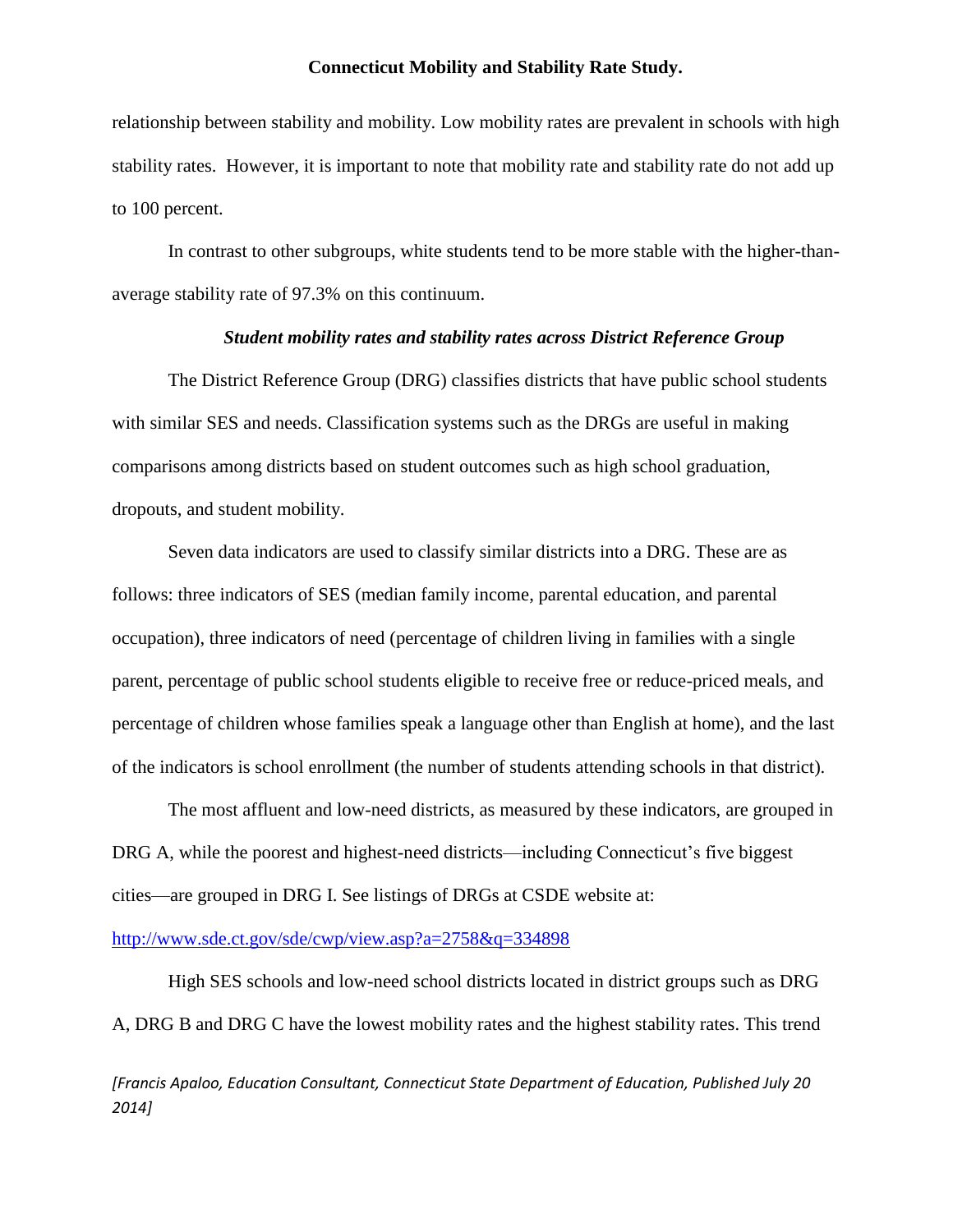may be attributed to the fact that the parents of the students who live in these school districts have fewer social disadvantages based on measured background characteristics. For example, individuals in these communities generally have high-paying jobs, greater likelihood of being homeowners, a tendency to have a stable family structure, and tendency to be well educated.

Similar trends are also observed in the evidence provided by migration net theory and therefore support these observations. That is, families who live in affluent communities do not tend to move even when they lose a job or suffer financial hardships because their preestablished wealth and double-income status can sustain them.

As shown in Table 3, in contrast with DRG A, the low SES schools and high-needs school districts in DRG I have a high mobility rate (10.2 %). Another way to see this is to note that unlike DRG A, which is the most stable DRG, DRG I has the lowest stability rate (91.7%). This trend may be because the parents of students who live in these school districts have disadvantaged or less advantaged background characteristics, such as lower paying jobs, often renting rather than owning a home, more often are single-parent households, and include adult family members who are less well educated (U.S. Census, 2010) .

There are also two influential indicators that weigh heavily when considering indicators in the DRG formulation—the percentage of public school children eligible to receive free or reduce-priced meals and the percentage of children whose families speak a language other than English at home. Similarly these factors also weigh heavily in the formulation of the high mobility rate and low stability rate as evidenced from the data below in DRG I. In other words, districts such as Hartford, New Haven, Waterbury, Bridgeport and New Britain, which make up the majority of students in DRG I, also have a high population of English Language Learners and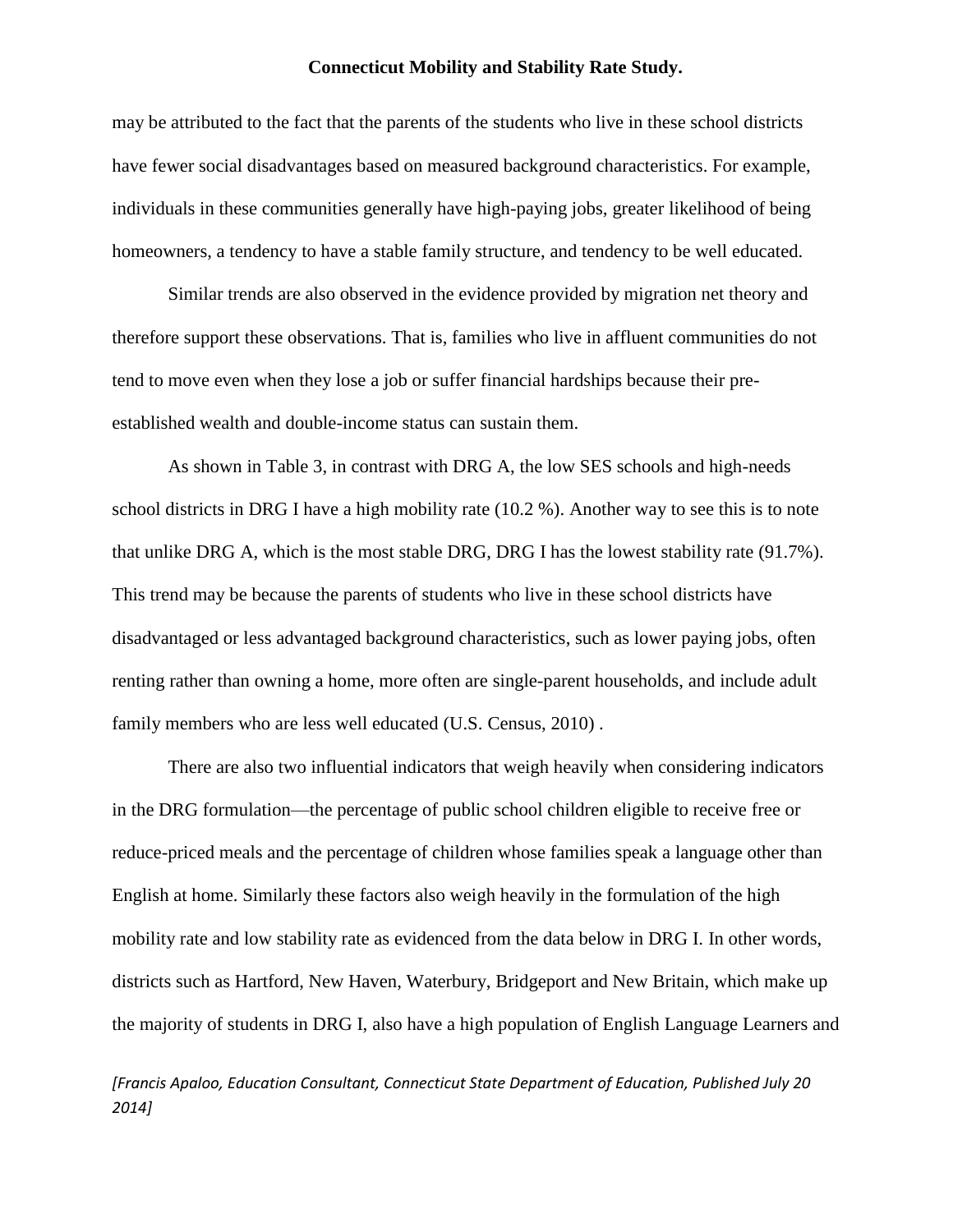students eligible for free or reduced-priced meals. Though not evidenced in the table below, the data seem to suggest that these students also account for a much greater proportion of the student enrollment in DRG I. As a result, these academically at-risk students also contribute immensely to the high mobility rates observed in DRG I.

**DRG Cumulative Enrollment Transfer into Connecticut School System Intradistrict Transfer Interdistrict Transfer Transfer out of Connecticut School System Mobile Mobility Rate (%) October 1 Enrollment Stayed in the Same School Stability Rate (%) A** 30,545 499 19 15 629 1,162 3.8 30,141 29,745 98.7 **B** 96,941 1,807 91 101 1,785 3,784 3.9 95,658 93,918 98.2 **C** 38,208 740 36 73 564 1,413 3.7 37,718 37,006 98.1 **D** 82,169 2,038 91 190 1,247 3,566 4.3 80,912 78,773 97.4 **E** 23,279 622 11 72 392 1,097 4.7 22,976 22,374 97.4 **F** 27,469 960 45 124 555 1,684 6.1 27,010 25,922 96.0 **G** 66,540 2,991 306 366 1,876 5,539 8.3 65,216 61,439 94.2 **H** 68,789 3,170 447 371 1,775 5,763 8.4 67,116 63,137 94.1 **I** 102,209 5,665 1,252 595 2,953 10,465 10.2 98,686 90,451 91.7

Table 3: Mobility Rates and stability rates across DRGs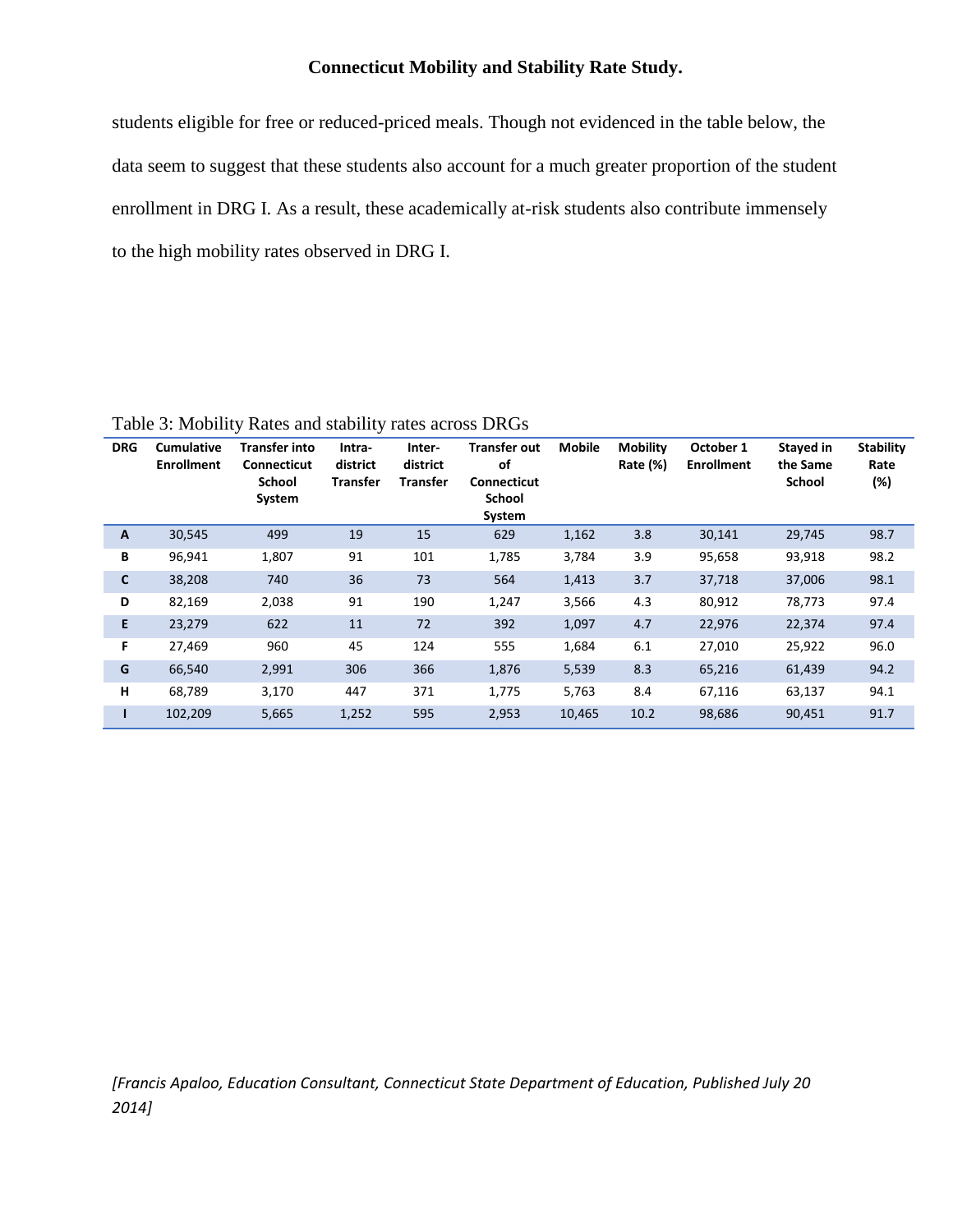#### **Conclusion**

Mobility rates and stability rates are important school *performance related* variables. However, such an examination provides a context beneficial to educators and policymakers. The logic that guides frequent school moves is grounded in the *migration net theory*. Since this framework helps us identify where the needs exist, it is incumbent on policymakers to help school districts that have a higher proportion of high-needs students.

This study offers an overview of student mobility rates and stability rates in Connecticut, providing numbers from one school year (2012–13) and provides some concrete and speculative reasons intended to further interpret and explain the observed data. It may come as no surprise that these data support intuitive educator observations about student mobility. This includes the commonly held notion that a large proportion of the most mobile students come from families who live in high-needs districts and less-affluent communities.

This leaves an important question unanswered: "What can be done to promote better educational continuity and reduce performance declines among highly mobile at-risk students from largely inner-city schools?" Possibilities include better supports for families in transition, such as inviting such families and their children into the school for staff and student introductions. In addition, programs matching incoming students to students in the new school with similar age grade and backgrounds who could act as student aides or liaisons and assist with the social and interpersonal aspects of moving to a new school might make the transition easier for the new student.

A quite different approach might be to bus the student to the original neighborhood school for some period of time, perhaps to the end of the school academic year. This might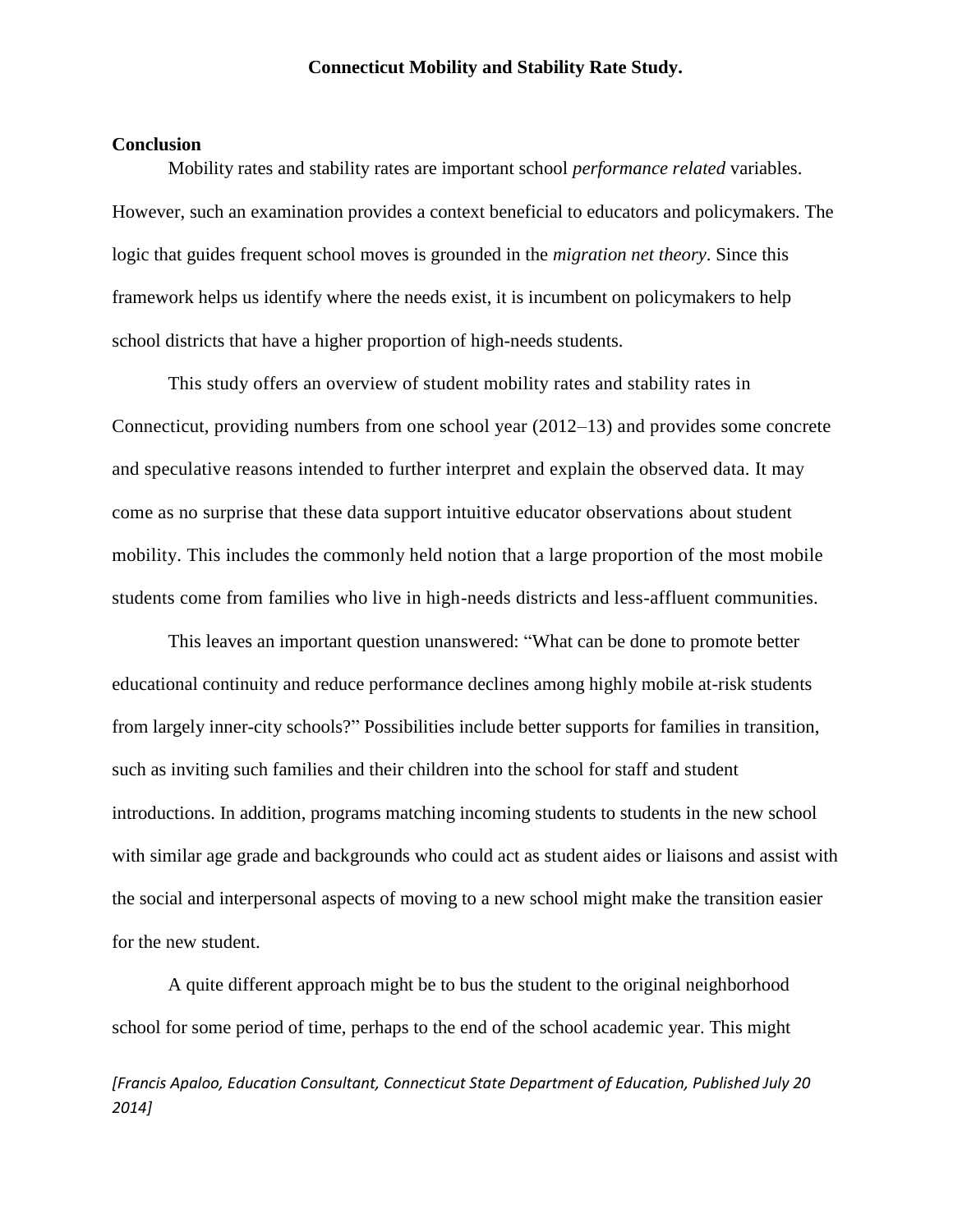provide the stability and continuity of educational and other services that could help the highly mobile student experience less disruption. Then, during the summer, a structured program to assist in the transition to the new school as described above might reduce academic performance declines.

*Questions on this study should be directed to Francis Apaloo, Connecticut Department of Education, Hartford, phone number: 860-713-6874, E-mail:<francis.apaloo@ct.gov>*